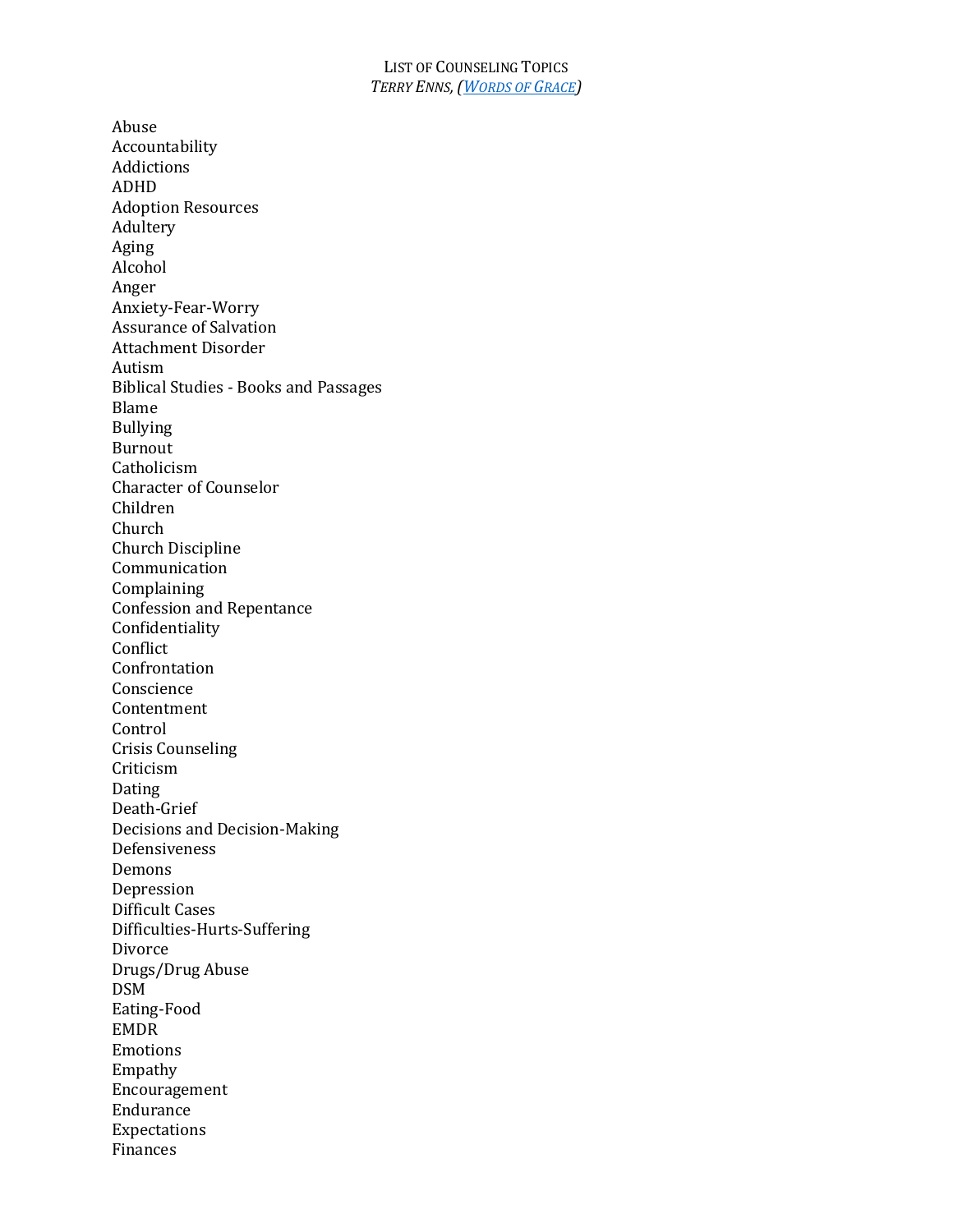**First Sessions** Foolishness Forgiveness Gambling Gaming, TV, Videos and Computers Gender General counseling resources • Counseling Courses • Counseling Helps • Ministry Resources • Organizational Helps Goals Gospel-Salvation Grace-Legalism Grief Guilt Habits Heart Hoarding Homework Hope Hypocrisy Idols Illness-Pain Jealousy Joy Judgmentalism Laziness Liberty Life-Dominating Sins Loneliness Love Manipulation Marriage • Family Relationships • In-Laws • Sexuality in Marriage Medical Issues Mens Issues Mid-Life Mind Music OCD-Perfectionism **Outreach** Pain Parenting Past Pleasing People Politics / Faith Pre-Marital Pride Psychological Issues Psychosomatic Issues PTSD Purity